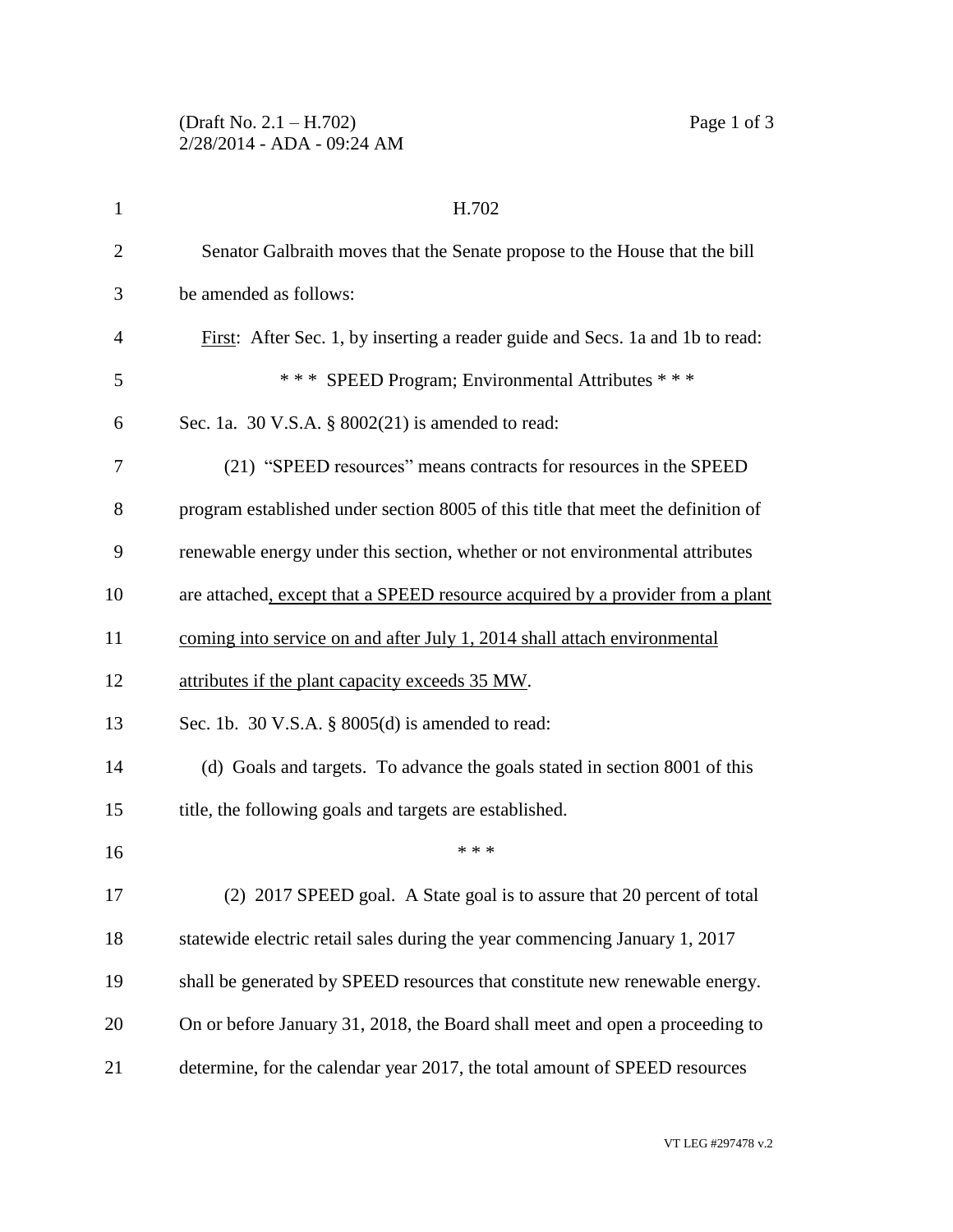| $\mathbf{1}$   | that were supplied to Vermont retail electricity providers and the total amount   |
|----------------|-----------------------------------------------------------------------------------|
| $\overline{2}$ | of statewide retail electric sales.                                               |
| 3              | (3) Determinations. For the purposes of the determinations to be made             |
| $\overline{4}$ | under subdivisions $(1)$ and $(2)$ of this subsection $(d)$ , the total amount of |
| 5              | SPEED resources shall be the amount of electricity produced at SPEED              |
| 6              | resources owned by or under long-term contract to Vermont retail electricity      |
| 7              | providers that is new renewable energy.                                           |
| 8              | (4) Total renewables targets. This subdivision establishes, as                    |
| 9              | percentages of annual electric sales, target amounts of total renewable energy    |
| 10             | within the supply portfolio of each retail electricity provider.                  |
| 11             | (A) The target amounts of total renewable energy established by this              |
| 12             | subsection shall be 55 percent of each retail electricity provider's annual       |
| 13             | electric sales during the year beginning January 1, 2017, increasing by an        |
| 14             | additional four percent each third January 1 thereafter, until reaching 75        |
| 15             | percent on and after January 1, 2032. Resources acquired by a provider to         |
| 16             | meet these targets from a plant coming into service on and after July 1, 2014     |
| 17             | shall attach environmental attributes if the plant capacity exceeds 35 MW.        |
| 18             | (B) Each retail electricity provider shall manage its supply portfolio            |
| 19             | to be reasonably consistent with the target amounts established by this           |
| 20             | subdivision (4). The Board shall consider such consistency during the course      |
| 21             | of reviewing a retail electricity provider's charges and rates under this title,  |